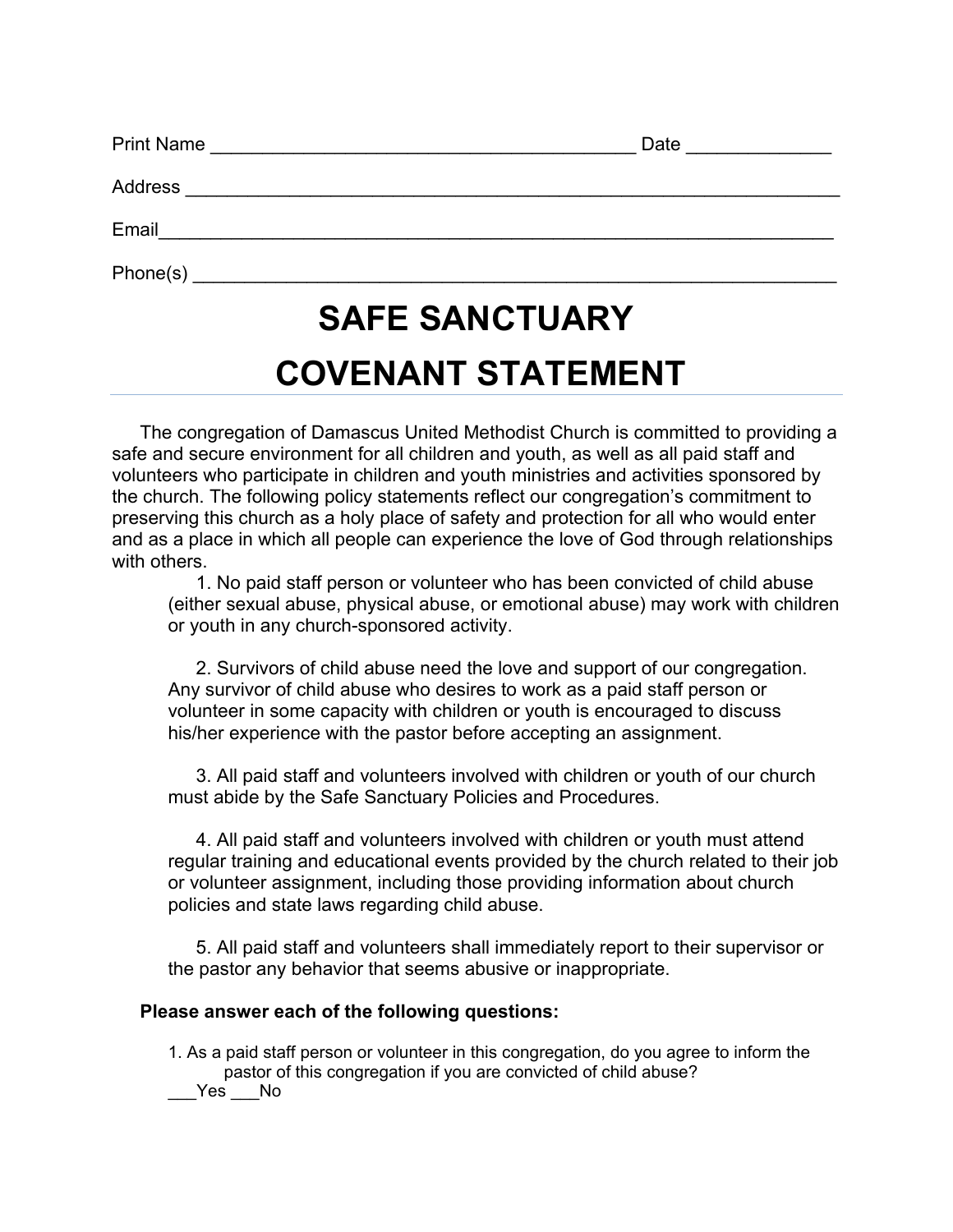| 2. Please answer the following question only if you are a survivor of child abuse. As a |
|-----------------------------------------------------------------------------------------|
| paid staff person or volunteer in this congregation, do you agree to discuss with       |
| the pastor of this congregation your experience as a survivor of child abuse?           |
| Yes.<br>No                                                                              |

*(Answering yes to this question does not automatically disqualify you from volunteering with children or youth.)* 

3. As a paid staff person or volunteer, do you agree to observe and abide by the Safe Sanctuary Policies and Procedures?  $Yes$  No

4. As a paid staff person or volunteer, do you agree to participate in regular training and educational events provided by the church related to your job

or volunteer assignment, including those providing information about church policies and state laws regarding child abuse?

 $\rule{1em}{0.15mm}$  Yes  $\rule{1em}{0.15mm}$  No

5. As a paid staff person or volunteer in this congregation, do you agree to promptly report abusive or inappropriate behavior to your supervisor or the pastor?

\_\_\_Yes \_\_\_No

**I have read this Covenant Statement, and I agree to observe and abide by the policies set forth above.** 

| Signature                                      | $(\text{age, if under } 18)$ |
|------------------------------------------------|------------------------------|
|                                                |                              |
| (if under 18)                                  |                              |
| Print Name: <u>___________________________</u> |                              |
|                                                |                              |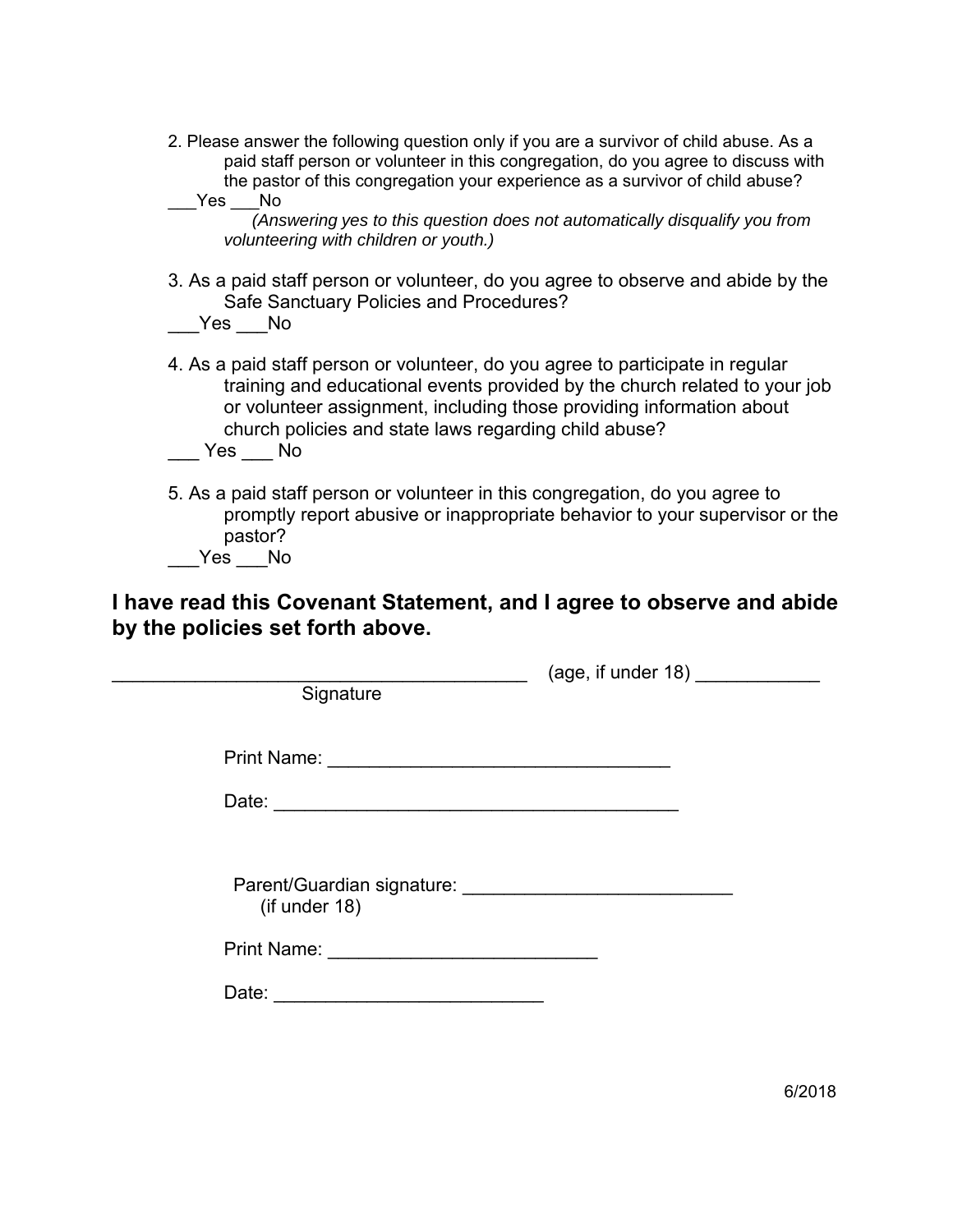## **Safe Sanctuary Questionnaire**

If more space is needed, please use an additional sheet of paper.

|                                                                                                                                                                                                                                                                                                                                                                                                                                                      | Name <b>Name Name Name Name Name Name Name Name Name Name Name Name Name Name NAME NAME NAME NAME NAME NAME NAME NAME NAME NAME NAME NAME NAME NAME NAME NAME NAME</b>                                                                                      |  |  |
|------------------------------------------------------------------------------------------------------------------------------------------------------------------------------------------------------------------------------------------------------------------------------------------------------------------------------------------------------------------------------------------------------------------------------------------------------|-------------------------------------------------------------------------------------------------------------------------------------------------------------------------------------------------------------------------------------------------------------|--|--|
|                                                                                                                                                                                                                                                                                                                                                                                                                                                      | Address and the contract of the contract of the contract of the contract of the contract of the contract of the                                                                                                                                             |  |  |
|                                                                                                                                                                                                                                                                                                                                                                                                                                                      |                                                                                                                                                                                                                                                             |  |  |
|                                                                                                                                                                                                                                                                                                                                                                                                                                                      |                                                                                                                                                                                                                                                             |  |  |
|                                                                                                                                                                                                                                                                                                                                                                                                                                                      | Email Address <b>Contract Contract Contract Contract Contract Contract Contract Contract Contract Contract Contract Contract Contract Contract Contract Contract Contract Contract Contract Contract Contract Contract Contract </b>                        |  |  |
| 1. Have you ever been accused, in a written and signed statement, of sexual<br>misconduct with a child or a youth? Yes No                                                                                                                                                                                                                                                                                                                            |                                                                                                                                                                                                                                                             |  |  |
| 2. Have you ever been accused, in a written and signed statement, of sexual misconduct<br>with an adult? Yes No                                                                                                                                                                                                                                                                                                                                      |                                                                                                                                                                                                                                                             |  |  |
| 3. Have you ever been dismissed from any position, volunteer or salaried, because of<br>accusations of sexual misconduct on your part? ___ Yes ___ No                                                                                                                                                                                                                                                                                                |                                                                                                                                                                                                                                                             |  |  |
| 4. Have you ever resigned from any position, volunteer or salaried, because of an<br>accusation of sexual misconduct on your part, or to avoid being dismissed<br>because of an accusation of sexual misconduct on your part? Yes No                                                                                                                                                                                                                 |                                                                                                                                                                                                                                                             |  |  |
| 5. If your response to any of the foregoing questions (1 through 4) is "yes", please<br>provide on a separate sheet of paper all details regarding each accusation of<br>sexual misconduct that has been made with respect to you, including a description<br>of the alleged conduct, the name of the person who made the accusation, the date<br>of the alleged misconduct, and the name of your employer at the time of the<br>alleged misconduct. |                                                                                                                                                                                                                                                             |  |  |
|                                                                                                                                                                                                                                                                                                                                                                                                                                                      | 6. Have accusations of sexual misconduct on your part ever resulted in civil or criminal<br>court proceedings at any level (e.g., indictment, arrest, trial, etc.)? Pes Mo                                                                                  |  |  |
|                                                                                                                                                                                                                                                                                                                                                                                                                                                      | If yes, please provide the complete details of those proceedings (including<br>dates, circumstances, the jurisdiction where the proceedings occurred, the<br>nature of the accusations, and the result of the proceedings) on a separate<br>sheet of paper. |  |  |
|                                                                                                                                                                                                                                                                                                                                                                                                                                                      | 7a. Have accusations of sexual misconduct against you resulted in civil or criminal court<br>proceedings on more than one occasion? Yes<br>No                                                                                                               |  |  |
|                                                                                                                                                                                                                                                                                                                                                                                                                                                      | 7b. Other than the above is there any fact or circumstance involving you or your                                                                                                                                                                            |  |  |

 $\mathsf{above}, \mathsf{is}$  there any fact or circumstance involving you or your background that would call into question your being entrusted with the supervision, guidance and care of young people? \_\_\_Yes \_\_\_No